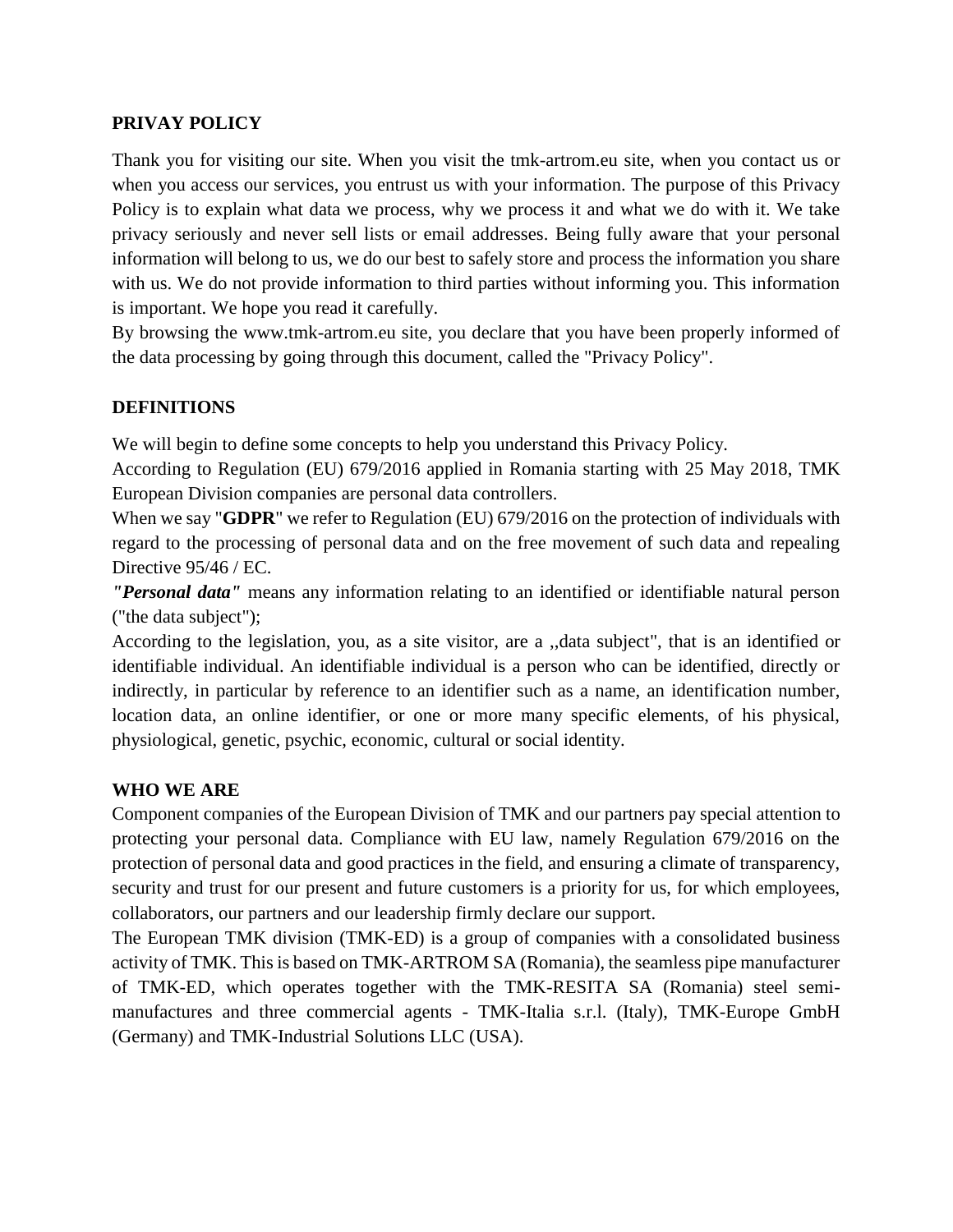### **QUESTIONS AND REQUESTS**

If you have any questions or concerns regarding the processing of your data or wish to exercise your legal rights in relation to our data or if you are concerned about the way we deal with any confidentiality issue, you can write to us at e- mail: [dpo@tmk-artrom.eu.](mailto:dpo@tmk-artrom.eu)

# **WHAT INFORMATION DO WE COLLECT, FROM WHOM AND FOR WHICH PURPOSE (categories of data subjects)?**

### **- Candidates for vacant positions:**

• Identity and contact details of the candidate (name, surname, date of birth, marital status, telephone number, email, driving license, nationality, sex);

• Relevant data in recruitment / selection procedures through which the candidate demonstrates that he / she fulfills the legal requirements and requirements of the post / competition.

**PURPOSE:** To carry out recruitment / selection activities for filling vacant posts and to manage recruitment / contest files during the various stages of recruitment / selection procedures, with a view to organizing the vacancy / job vacancy.

#### **-The Employees of our companies:**

- data on studies, qualifications and specializations;
- data on seniority to provide seniority;
- name and surname;
- serial number and ID card number;
- personal identification code;
- home address as the mailing address;
- bank account number for wage transfer;
- shoe size and shoe number for ordering work equipment;

• civil status, military flight data (required for Job Mobilization in case of necessity or state of war); criminal record (only to verify compatibility with the post);

- brand number as an identifier within TMK-ARTROM;
- family member data for personal deduction and private health insurance;

• health status - to establish working conditions and payment of medical leave, the issuance of medical certificates;

**PURPOSE:** Contractual and legal purpose for determining salary, working conditions, rights and obligations for employees, this work being done by our employees, professionals who have the obligation to keep professional secrecy and confidentiality.

#### **- Practitioners or interns in our companies:**

• Identity and contact details of the practitioner (name, surname, date of birth, marital status, telephone number)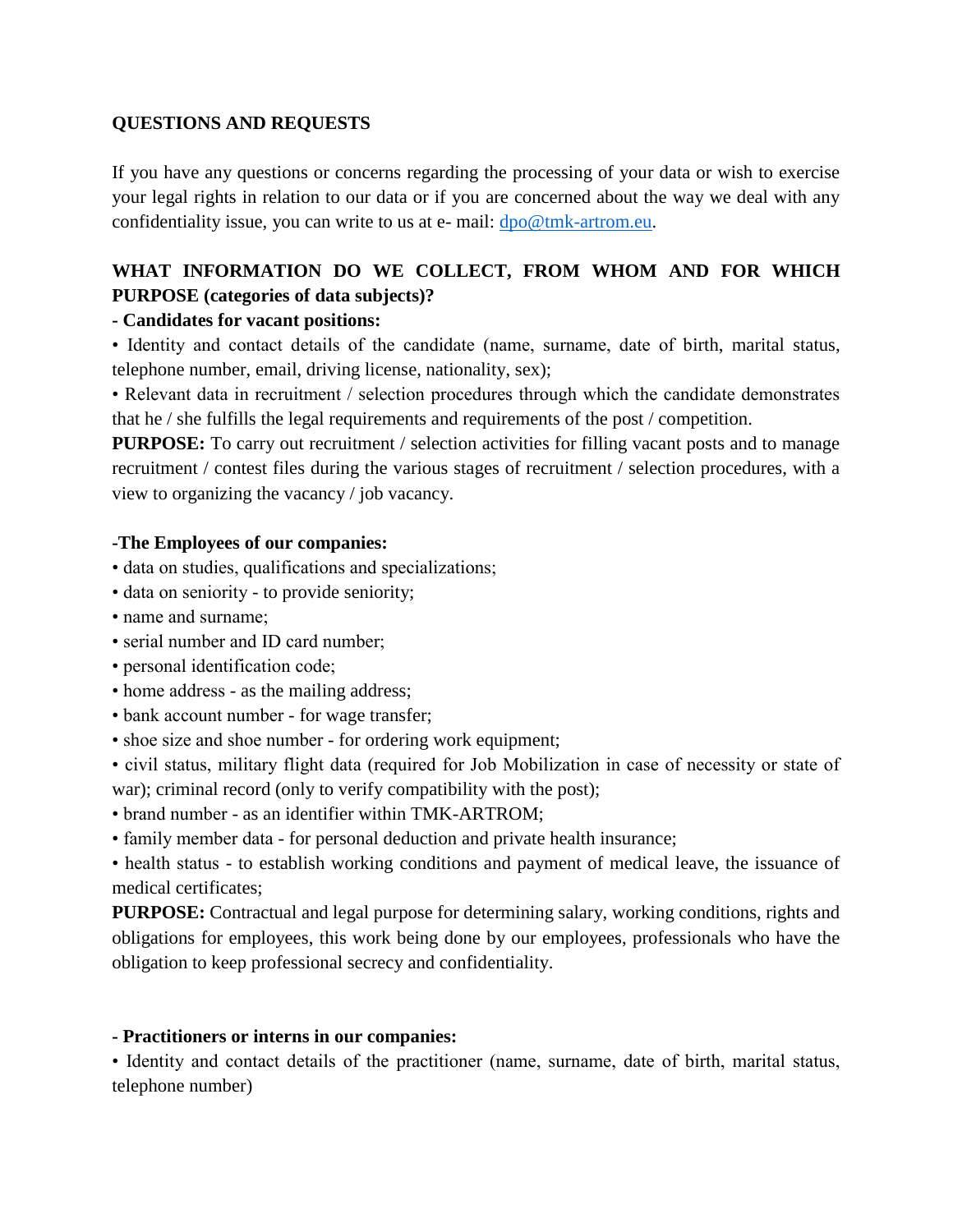• Relevant data by which the practitioner demonstrates that he / she fulfills the legal conditions to be able to practice in a particular department / section (data included in the practice agreement, health data included in the medical file required for the release of the aptitude sheet by the Doctor of Labor Medicine).

# **PURPOSE:**

• Managing practice dossiers in the various stages of the TMK-ARTROM practice internship.

# **- Former employees requesting the issuance of documents regarding the activity carried out in our companies:**

• identity and contact details of former employees (name, surname, date of birth, surname, address, home address, telephone number).

• data contained in the personnel file and in the payment accounts in the company's archive, data necessary for the issuance of the required certificates (the period worked, the bonuses, the days of sick leave).

### **PURPOSE:**

• Issuing seniority certificates for former TMK-ARTROM employees, as requested by them.

### **- Business partners (suppliers, carriers, customer, etc.):**

- identification and contact data
- goods data and delivery dates
- billing and payment data
- data from the communication between your company and you

• if you visit us personally, we also process the camera records from our headquarters.

# **PURPOSE:**

• If you have purchased goods from us or have given us permission to send commercial messages, we may send you information about our products.

- Goods identification, billing and payment.
- Personality of the company's legal obligations (tax laws, accounting act, etc.).

• Your identification for the purpose of concluding a contract and its subsequent performance (for example, you are the contact person or the person acting in the contract).

• Recovery of claims from the contract and protection against claims, the conduct of economic activity and the protection of goods and safety.

• Solving litigation, investigations or any other petitions / complaints / requests to which the company is a party.

• For a number of secondary purposes (eg for archiving, internal audit, external, etc.), which are always consistent with the main purposes for which the data was originally collected by the company.

• Centralization of operations and maintenance of an internal database, in which the information about the data subjects is stored, so that they can be used by TMK ARTROM, TMK-RESITA, TMK-ITALIA and TMK-EUROPE departments and structures in their activity (e.g., the use of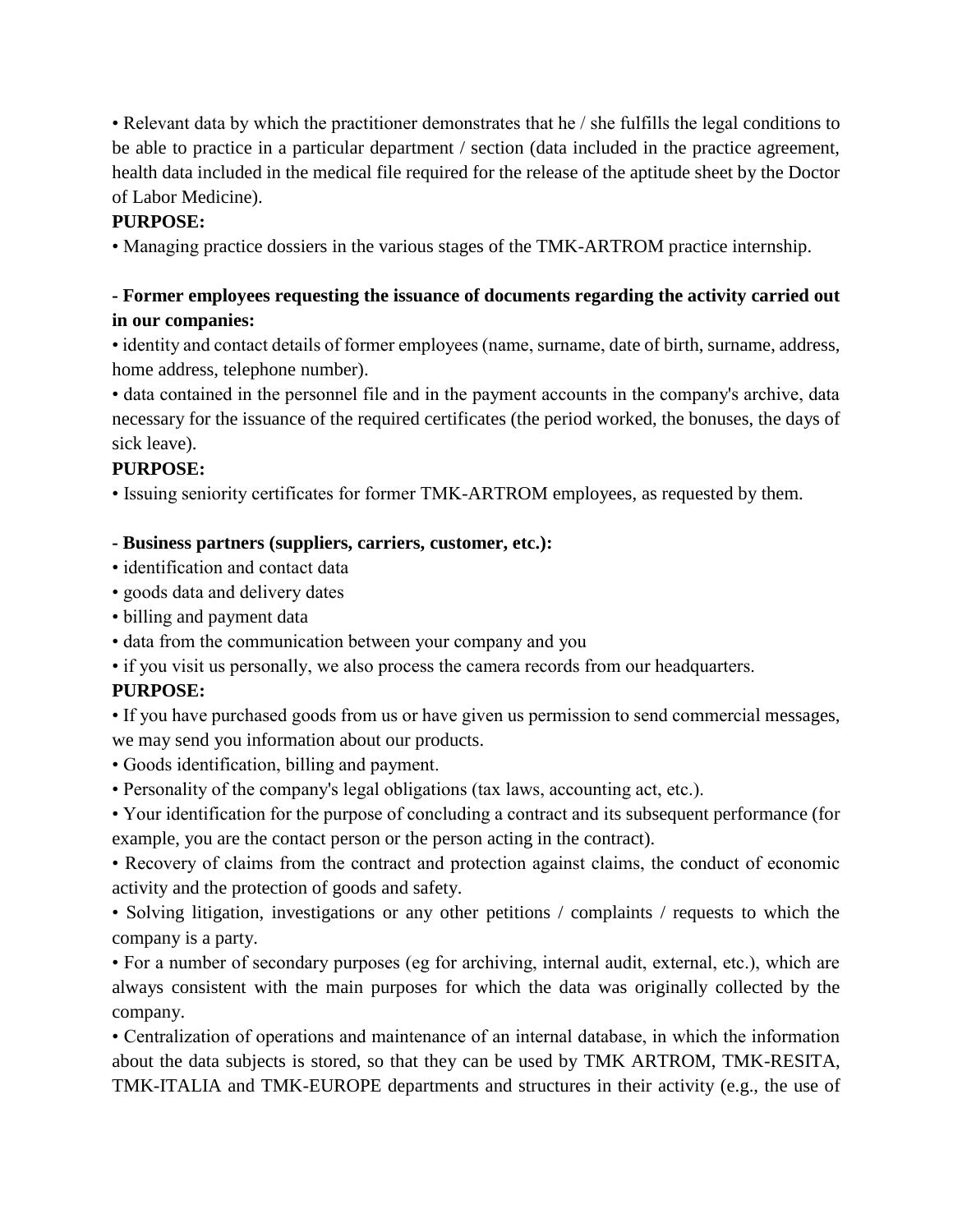these data involves processing them by internal applications that are used by the relevant departments to carry out the activity);

- **- Visitors and delegates:**
- Name and surname
- The company represented by the visitor / delegate
- The compartment / section where it moves
- Entry / Exit Time and Signature.

**PURPOSE:** The purpose of the processing is to have a record of persons / vehicles that have received access to the premises of the company in order to maintain a high level of Security according to Law 333/2003 updated on 20 January 2007 (Annex 2d and 2e).

### **The information you provide voluntarily**

When you contact us by phone or email or communicate with us in any way, you voluntarily give us the information we process. This information includes name, surname, e-mail address and phone number.

By providing this information, we keep it securely and confidentially in our database. We do not disclose or transfer information to third parties.

# **WHAT IS THE LEGAL BASIS FOR PROCESSING?**

According to the GDPR (starting with May 25, 2018), your consent is not required if the processing is required to perform a contract, fulfill a legal obligation or legitimate interest.

### **HOW LONG WE STORE DATA?**

We store personal data only for the time required to meet the purposes or for archiving purposes in accordance with applicable law.

# **HOW DO WE DISCLAIM YOUR DATA?**

We will not disclose your information to third parties without your consent. However, it is possible, where necessary, to disclose your information to the following entities:

• Service providers. We may disclose your information to other companies that provide us with services and act as empowered persons. These entities are selected with special care to ensure that they meet the specific privacy protection requirements. These entities have a limited capacity to use your information for purposes other than providing us with services;

• Courts, prosecutors or other public authorities to comply with the law or in response to a mandatory legal procedure (such as a search warrant or court order);

• Other parties with your consent or instructions. In addition to the disclosures described in this Privacy Policy, we may disclose the information to third parties that you consent to or request to make such disclosure.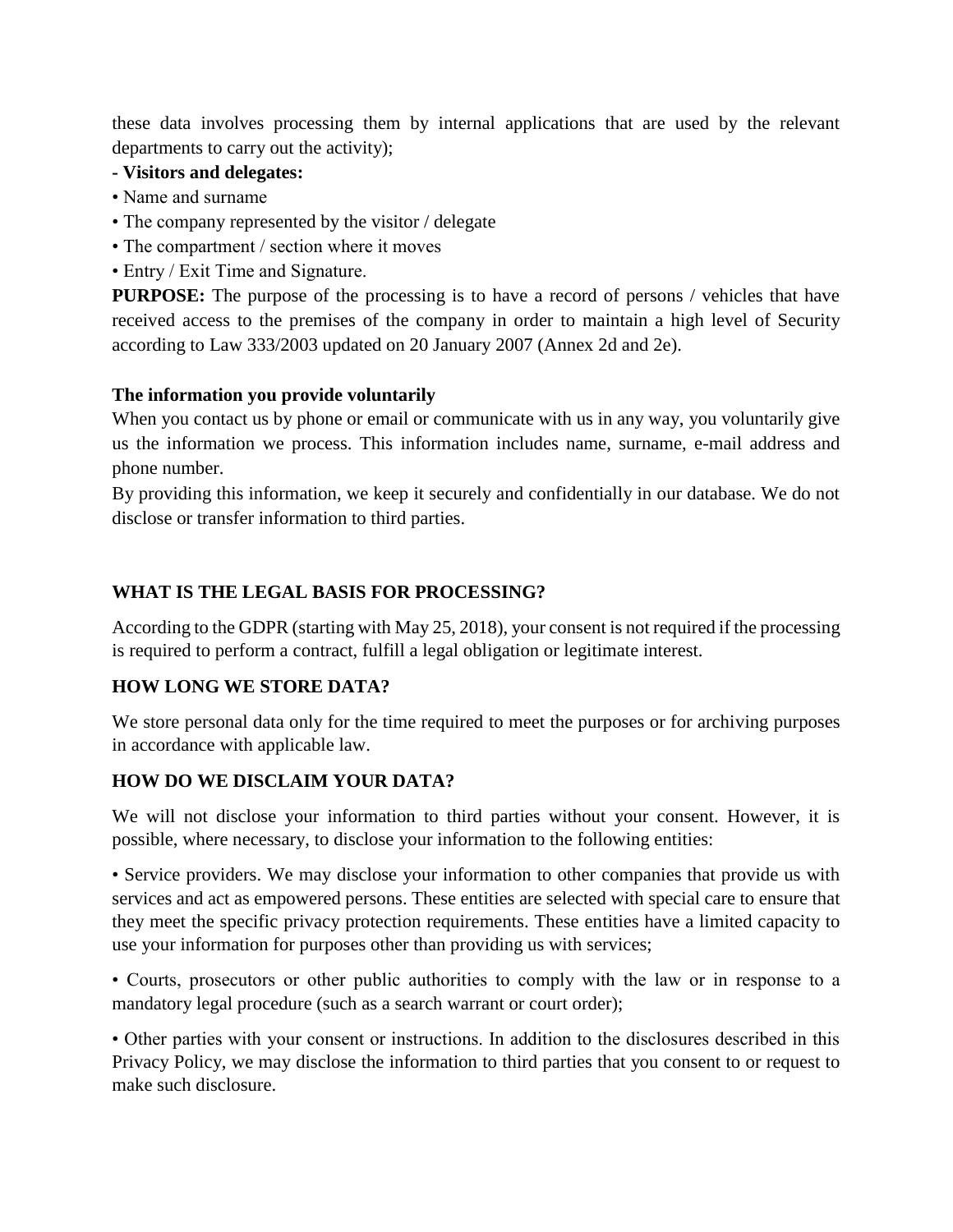The personal data you have provided to us is processed in our companies only by our employees whom are authorized to have access to this information, professionals who have the obligation to keep professional secrecy and confidentiality. Where appropriate, the processing is also done by our processor who are subject to the same legal obligations regarding the protection of personal data.

# **WE TRANSFER DATA TO THIRD COUNTRIES?**

We do not currently transfer your data to countries outside the European Union. If we change the policy, we will inform you accordingly, we will provide you with the related warranties and we will ask for your consent if this is necessary.

# **WHAT ARE YOUR RIGHTS?**

- **The right to withdraw consent;**
- **The right to lodge a complaint with a supervisor;**
- **The right to appeal to justice;**

### **• Right of access;**

You have the right to obtain from us a confirmation that personal data are processed or not, and, if so, you have the right to access that data.

### **• The right to rectification;**

You have the right to obtain from us, without undue delay, the rectification of inaccurate personal data that concerns you. Taking into account the purposes for which data was processed, you have the right to obtain incomplete personal data, including by providing a supplementary statement.

# **• The right to delete data (the "right to be forgotten");**

Where (1) the data are no longer necessary for the fulfillment of the purposes, (2) the consent has been withdrawn and there is no other legal basis for the processing, (3) you are opposed to the processing, and there are no legitimate reasons to prevail processing or (4) personal data have been processed unlawfully, you have the right to obtain the deletion of the data that concerns you without undue delay.

### **• The right to restrict the processing;**

You have the right to obtain from us restriction of processing if one of the following cases applies:

(a) contest the accuracy of the data for a period that allows us to verify the accuracy of the data;

(b) processing is illegal, and you will oppose the deletion of your personal data, requesting instead the restriction of their use;

(c) we no longer require personal data for processing, but you ask us to find, exercise or defend a right in court;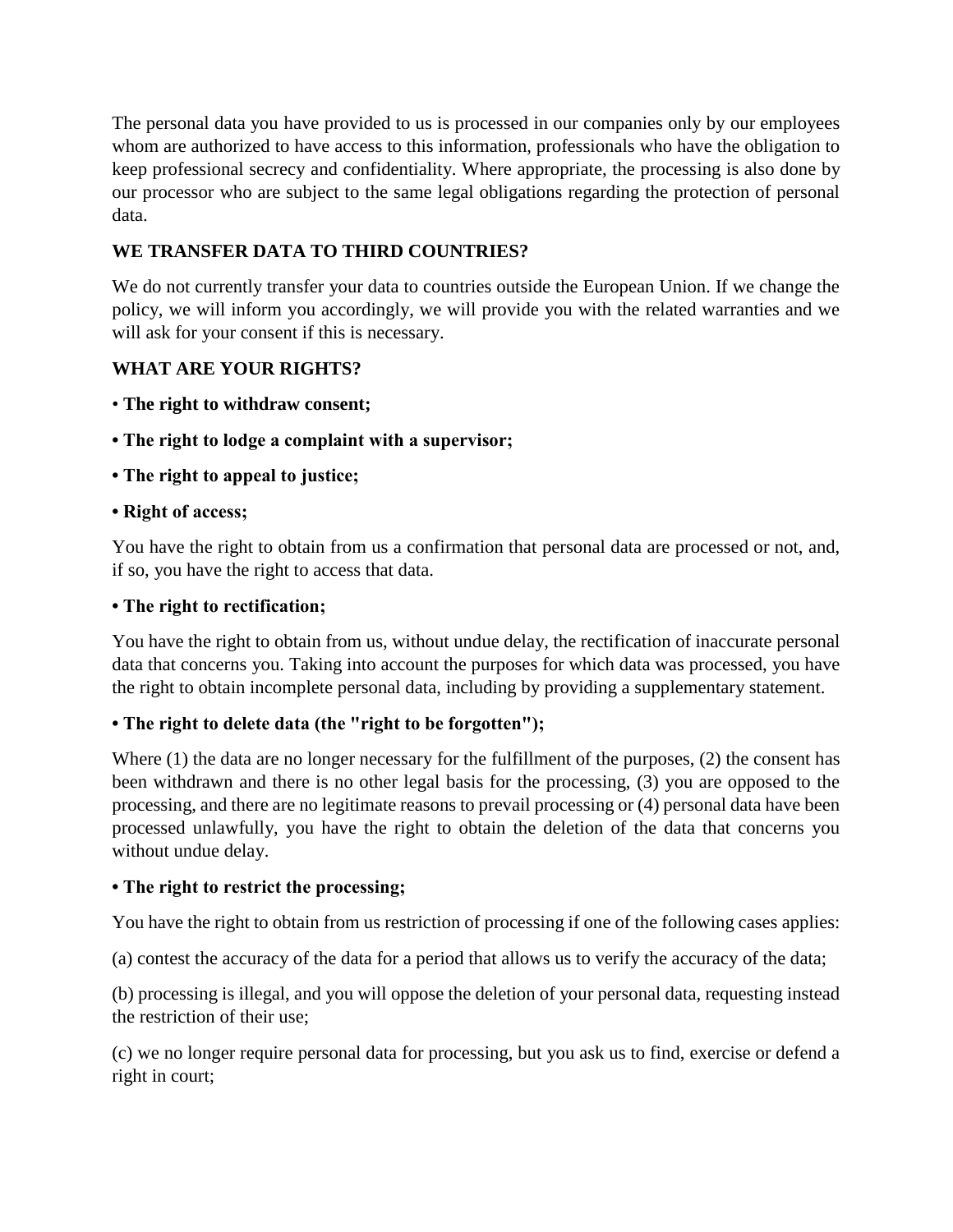(d) opposed to processing pursuant to GDPR Article 21 (1), for the time to verify whether our legitimate rights overweigh your rights.

### **• The right to data portability**

You have the right to receive the personal data which you regard and which you have provided to us in a structured, commonly used and readable form, and you are entitled to transmit this data to another operator without any barriers from our part, where:

(a) processing is based on consent under Article 6 (1) (a) or Article 9 (2) (a) of the GDPR or on a contract pursuant to Article 6 (1) (b) of GDPR; and

(b) processing is carried out by automatic means.

**• The right not to be the subject of a decision based solely on automatic processing**, including profile creation, which produces legal effects that affect you or affect you to a similar extent.

You do not have this right if the decision:

(a) is required for the conclusion or performance of a contract between you and a data controller;

(b) is authorized by Union law or the national law applicable to the controller and which also provides for appropriate measures to protect the legitimate rights, freedoms and interests of the data subject; or

(c) is based on your explicit consent.

### **Please note the following:**

• **Time period**: We'll try to respond to the request within 30 days. However, the time limit may be extended for specific reasons related to the specific legal law or complexity of your application.

• **Access restriction**: In certain situations, we may not be able to provide you with access to all or some of your personal data due to legal provisions. If we refuse your access request, we will inform you of the reason for your refusal.

### • **Failure to identify yourself**

In some cases, we may not be able to search for your personal data because of the identifiers you provide in your request.

In such cases, if we can't identify you as a data subject, we are unable to comply with your request unless you provide us with additional identification information.

# **Our company details**

# **a) Romania**

# **Company name: TMK-ARTROM S.A.**

Address of registered office: Str. Draganesti, nr 30, Slatina, Olt County, postal code 230119 Fax: +40(249)434330